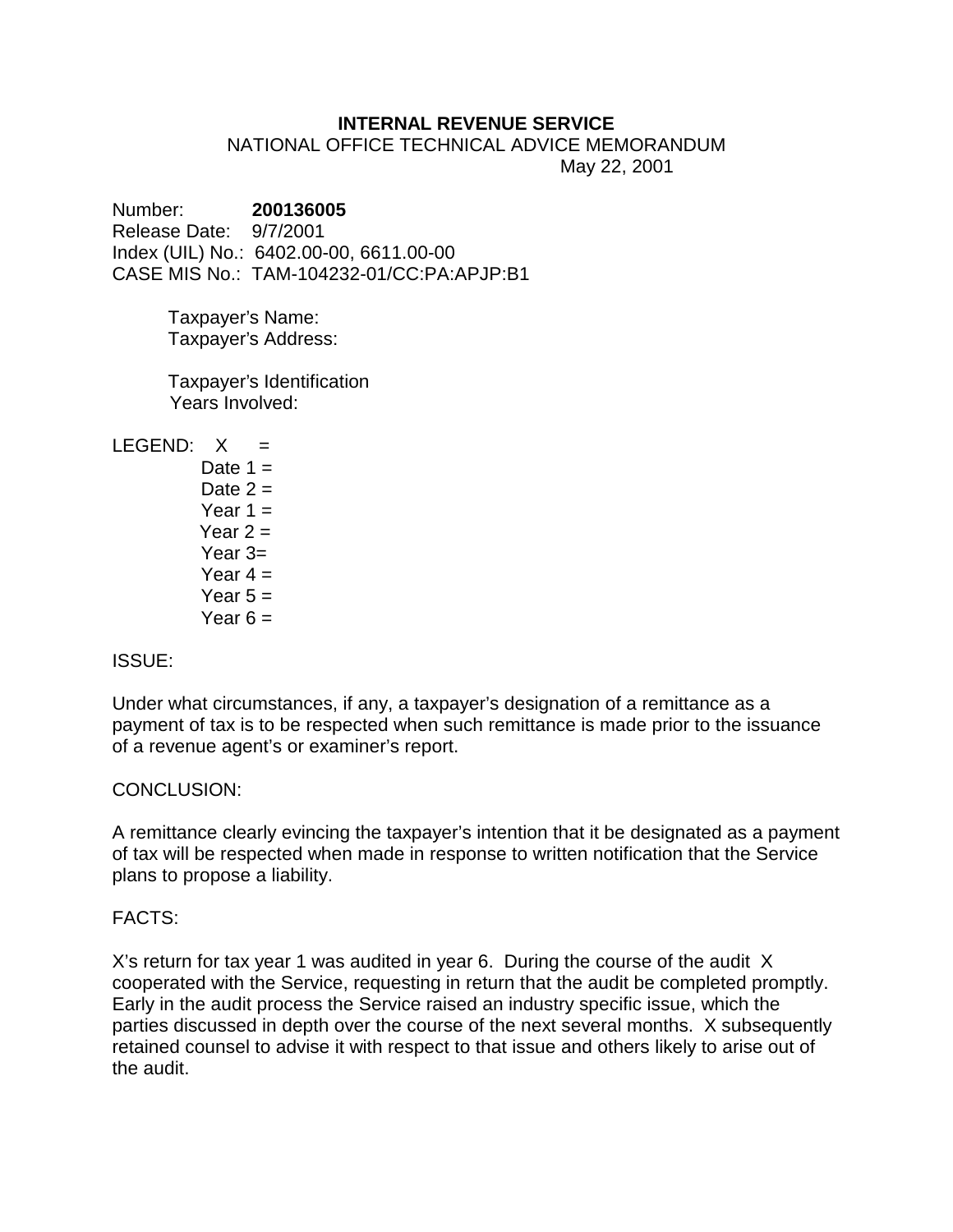With regard to the industry specific issue, the revenue agent advised X's counsel that the Service's position was that X had employed an "unacceptable" methodology. The following week the first of many meetings between X, X's counsel and the Service was held. At that time the Examination Division advised X that it would seek Technical Advice on the issue. With only a few days remaining before the expiration of the statute of limitations, X consented to the Service's request to extend the statute. X did so with the understanding that the timing of the completion of the audit would be such that it would have 6 months within which to take the issue to Appeals, if necessary.

Over the ensuing months the parties worked to try and resolve their disagreements over the issue, including meeting in the National Office for a pre-submission conference with regard to the Technical Advice request.

While X had arranged to pay the year 1 expected deficiency at the end of year 6, (the year it had been anticipated that the audit would close), it became apparent that the audit would not close by year end and that the Service would be asserting a deficiency. In a letter dated two days after the pre-submission conference, the revenue agent advised X of "certain adjustments we intend to propose as a result of our examination of Form 1120 for X for the year 1 tax year... [W]e believe the issues identified in year 1 are recurring issues, and intend to treat these items consistently in year 2 and year 3."

In response, X submitted a check for each of the three taxable years. Accompanying each remittance was a letter stating the amount of the check, "relating to taxes that the IRS agent has told us will result from the current examination of X's" return." After specifically referencing Rev. Proc. 84-58, each letter specified the amount to be applied as TC 640 advance payment of tax and the portion to be designated as TC 680 payment of interest.

By letter dated Date 2, the Service informed X that the monies were being applied to its account as a cash bond.

### LAW AND ANALYSIS:

An assessment of tax, the formal recording of a tax liability by the Service, is distinguishable from the posting of a remittance to a taxpayer's account. The formal legal act of assessment can take place with or without the receipt of funds by the Service. For example, pursuant to section 6201(a)(1) the Service may immediately assess taxes shown owing on a return regardless of whether the payment of the tax accompanies the return. A posting can take place with or without an assessment.

Remittances of funds by taxpayers can be characterized as either "payments of tax" or "deposits in the nature of a cash bond" and the distinction between the two is more than semantics; the consequences can, under certain circumstances, be significant.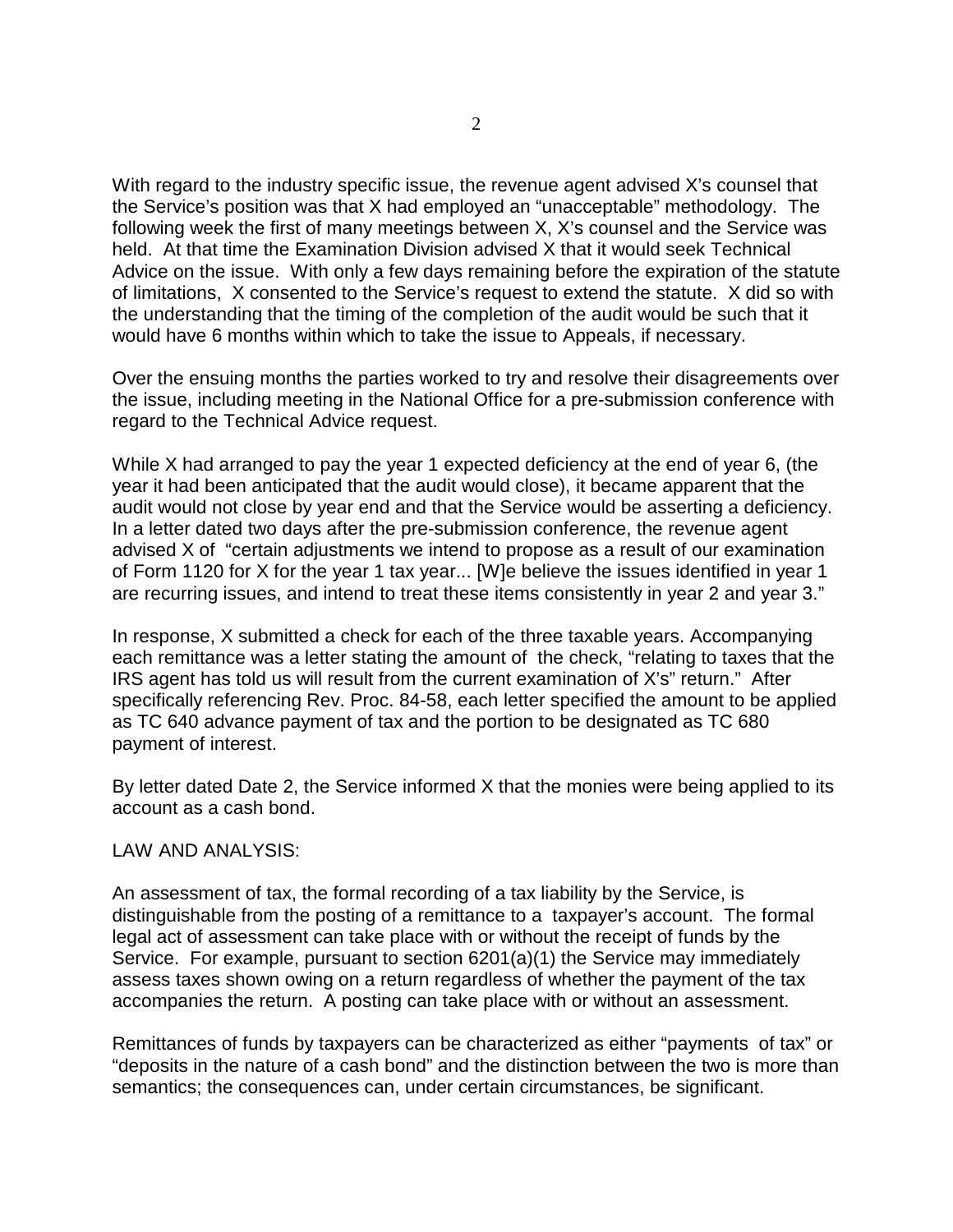The provisions of section 6511 present the first set of these practical implications. Section 6511(b)(1) provides that the Service may not allow or make a credit or refund of tax after the expiration of the period of limitations prescribed in section 6511(a) unless a claim for such credit or refund was filed within the statutorily prescribed time. Pursuant to section 6511(a), such claim for credit or refund must be filed within three years of the time the return was filed or two years from the time the tax was paid, whichever is later. Furthermore, the amount payable to the taxpayer is subject to the limitations of section 6511(b)(2)(A) and (B). Pursuant to section 6511(b)(2)(A) if the claim for refund was filed within the three-year period, the amount payable to the taxpayer is limited to the tax paid during the three years immediately preceding the filing of the claim (plus the period of any extension of time for filing the return). The amount of the credit or refund for claims not filed within three years of the filing of the return is limited under section 6511(b)(2)(B) to the portion of the tax paid during the two years immediately preceding the filing of the claim. These limitation periods cannot be waived. United States v. Dalm, 494 U.S. 596, 602 (1990).

However, section 6511 only applies to payments of tax. Rosenman v. United States, 323 U.S. 658, 661-62 (1945). Accordingly, any remittance other than a payment of tax may be returned to the taxpayer even if the taxpayer did not request its return within the time prescribed in section 6511. Id. at 661-62.

The other significant distinction regards interest. While both a payment and a deposit will stop the running of interest on taxes due, a tax payment earns interest if it is eventually returned to the taxpayer whereas, a deposit does not.

Generally, a remittance is not regarded as a payment of tax until the taxpayer intends that the remittance satisfy what the taxpayer regards as an existing tax liability. An assessment however is not a condition precedent to a remittance being characterized as a payment of tax. Where there is a concomitant recognition of a tax obligation by the taxpayer, a remittance is a payment of tax regardless of whether or not the tax has been assessed. Baral v. United States, 528 U.S. 431 (2000).

Recognizing the potential importance of the characterization, Revenue Procedure 84-58 provides procedures for taxpayers to make remittances in order to stop the running of interest with respect to a proposed deficiency. Section 4.03, subparagraph 1 of Rev. Proc. 84-58 advises:

[A] remittance not specifically designated as a deposit in the nature of a cash bond will be treated as a payment of tax if it is made in response to a proposed liability, for example, as proposed in a revenue agent's or examiner's report, and remittance in full of the proposed liability is made. A partial remittance will not be treated as a partial payment of tax unless the taxpayer specifically designates what portion of the proposed liability the taxpayer intends to satisfy.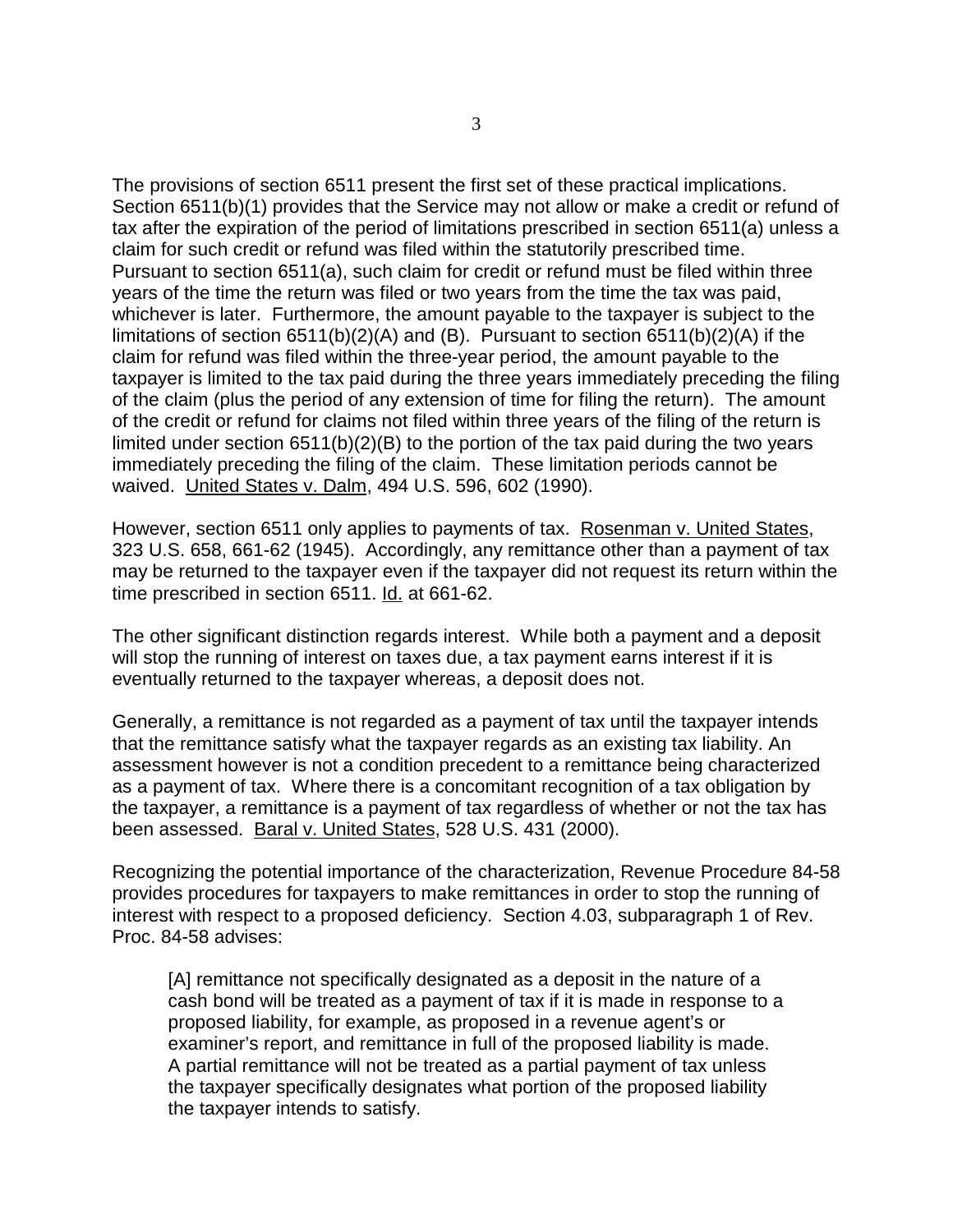Section 4.04, subparagraph 1 of Rev. Proc. 84-58 instructs:

Any undesignated remittance not described in section 4.03 made before the liability is proposed to the taxpayer in writing (e.g., before the issuance of a revenue agent's or examiner's report), will be treated by the Service as a deposit in the nature of a cash bond. Such a deposit is not subject to a claim for credit or refund and the excess of the deposit over the liability ultimately determined to be due will not bear interest under section 6611 of the Code.

As X's intention was made manifest in the letter accompanying the remittance, section 4.04 is inapplicable. Therefore, the question here is whether X's intention should be honored when it was made in the absence of a revenue agent's or examiner's report. Or more specifically, what constitutes a "proposed liability" for purposes of section 4.03 of the revenue procedure.

The revenue procedure cites a revenue agent's or examiner's report as an illustration of a proposed liability. While illustrative, a revenue agent's or examiner's report are intended as examples, not an exclusive list, of remittances made in response to a proposed liability. For example, Rev. Proc. 84-58 does not mention remittances accompanying Forms 4868, yet such remittances have been held to be payments of tax as a matter of law. See e.g., Gabelman v. Commissioner, 86 F.3d 609 (6<sup>th</sup> Cir. 1996), aff'g T.C. Memo. 1993-592. Indeed, the Service's position was made clear when it issued a nonacquiescence in response to Risman v. Commissioner, 100 T.C. 91 (1993), AOD CC-1997-006 (May 5, 1997) wherein the court held that such a remittance was a deposit under a facts and circumstances analysis.

Had X's remittance been made pursuant to receipt of a Form 5701, Notice of Proposed Adjustment, there would be little controversy that X's expressed designation should be respected. See Announcement 86-114, 1986-47 I.R.B. 46. While the revenue agent did not utilize Form 5701 when notifying X of the proposed adjustment, the correspondence echoes the language of that form and provides substantially all the same information. Accordingly, we find little basis upon which to accept that a Form 5701 constitutes a "proposed liability" but a letter providing a taxpayer sufficient information to reasonably calculate the deficiency to be asserted for a given tax year does not. Where, as here, a taxpayer receives written notification that the Service proposes to adjust its tax liability and the taxpayer unambiguously designates the remittance as a payment of tax, such designation falls within the purview of section 4.03 of the revenue procedure.

Limiting the ability to designate a remittance as a payment of tax to the examples of a "proposed liability" in the revenue procedure not only defeats the stated purpose of Rev. Proc. 84-58, but is contrary to supplemental published guidance. The Service